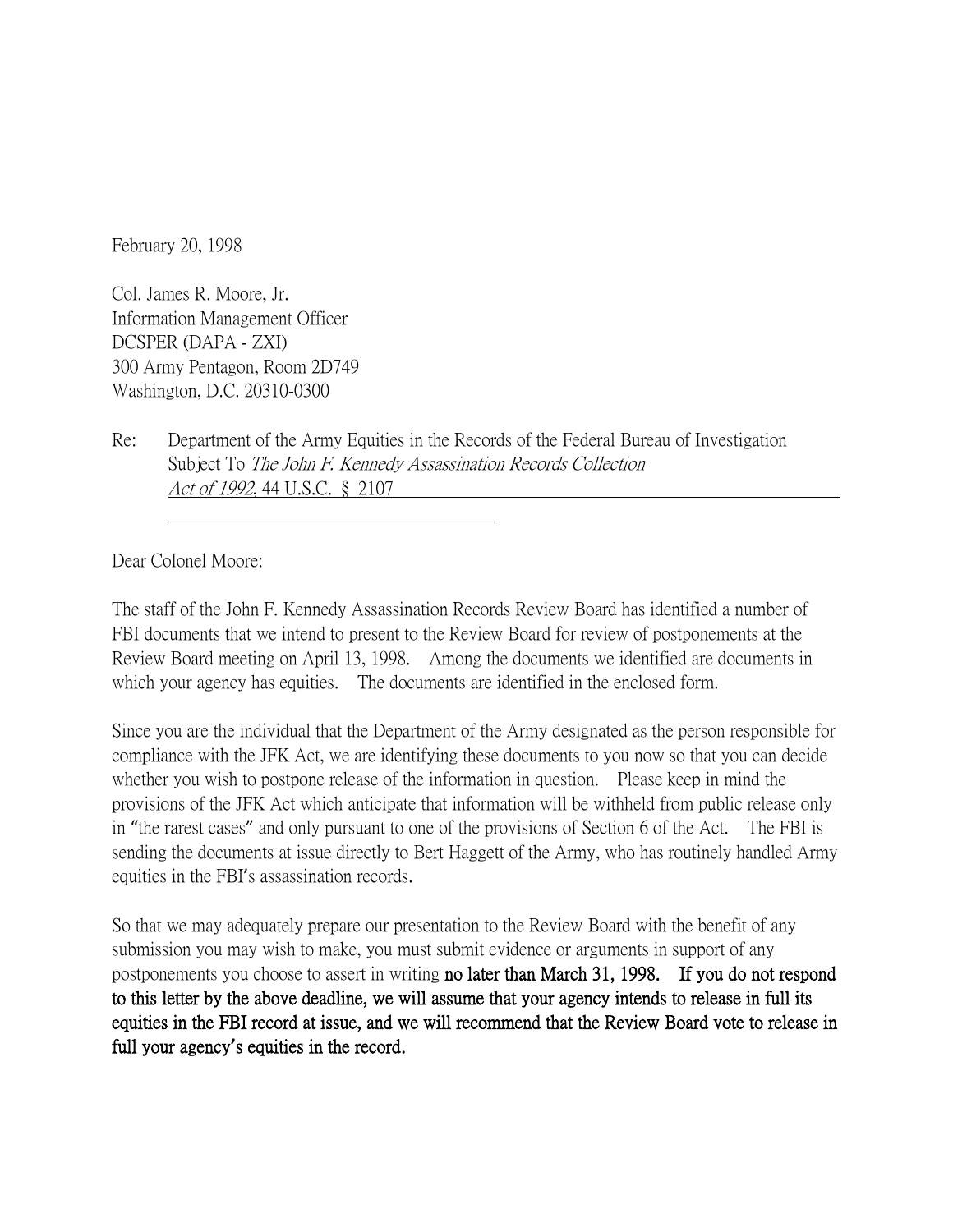Col. James R. Moore, Jr. February 20, 1998 Page 2

In many of the FBI documents with third agency equities, we believe that the third agencies could, consistent with their current guidelines for JFK assassination-related information, consent to full release of the information at issue.

If you have any questions regarding the documents identified on the enclosed forms, please call Carol Keeley or Debbie Beatty of the JFK Task Force at the FBI at (202) 324-0571 or Laura Denk or Kevin Tiernan of the Review Board staff at (202) 724-0088. Thank you, in advance, for your cooperation.

Sincerely,

T. Jeremy Gunn Executive Director

Enclosure

cc: Bert Haggett HQDA (DAMI-CIS(L)) Pentagon, Room 2D-481 Washington, D.C. 20332